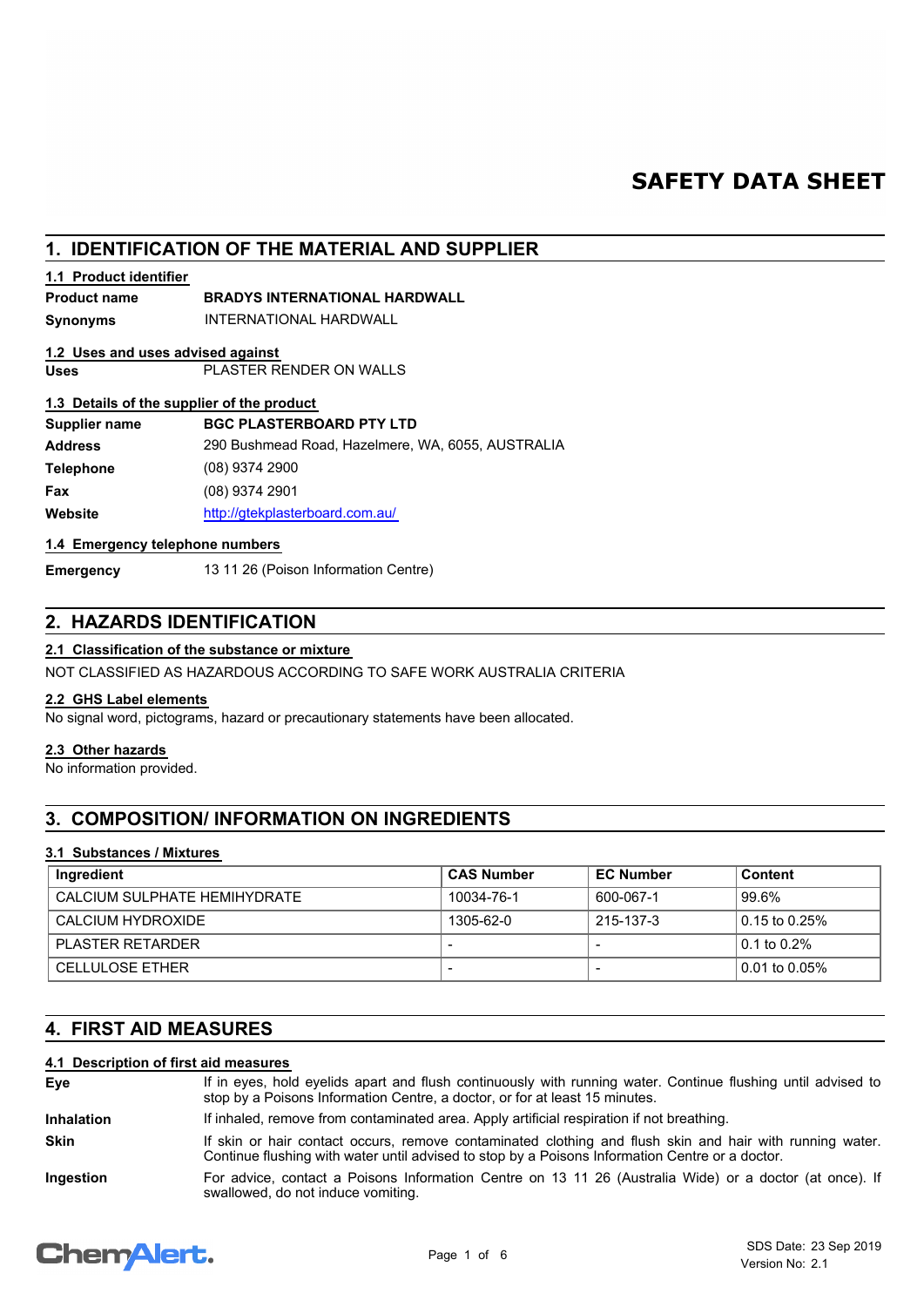**First aid facilities** Eye wash facilities and safety shower should be available.

#### **4.2 Most important symptoms and effects, both acute and delayed**

This product is generally considered to be of low toxicity, however over exposure to dust should be avoided.

#### **4.3 Immediate medical attention and special treatment needed**

Drinking glycerin, gelatin solutions, or large volumes of water may delay the hardening of this product in the stomach. Surgical relief of obstruction, particularly at the phlorus, may be required.

# **5. FIRE FIGHTING MEASURES**

#### **5.1 Extinguishing media**

Use an extinguishing agent suitable for the surrounding fire.

#### **5.2 Special hazards arising from the substance or mixture**

Non flammable. May evolve toxic gases (sulphur oxides) when heated to decomposition.

#### **5.3 Advice for firefighters**

Evacuate area and contact emergency services. Toxic gases may be evolved in a fire situation. Remain upwind and notify those downwind of hazard. Wear full protective equipment including Self Contained Breathing Apparatus (SCBA) when combating fire. Use waterfog to cool intact containers and nearby storage areas.

#### **5.4 Hazchem code**

None allocated.

# **6. ACCIDENTAL RELEASE MEASURES**

## **6.1 Personal precautions, protective equipment and emergency procedures**

Wear Personal Protective Equipment (PPE) as detailed in section 8 of the SDS.

#### **6.2 Environmental precautions**

Prevent product from entering drains and waterways.

## **6.3 Methods of cleaning up**

Moisten with water to prevent a dust hazard and place in sealable containers for disposal.

#### **6.4 Reference to other sections**

See Sections 8 and 13 for exposure controls and disposal.

# **7. HANDLING AND STORAGE**

## **7.1 Precautions for safe handling**

Before use carefully read the product label. Use of safe work practices are recommended to avoid eye or skin contact and inhalation. Observe good personal hygiene, including washing hands before eating. Prohibit eating, drinking and smoking in contaminated areas.

#### **7.2 Conditions for safe storage, including any incompatibilities**

Store in a cool, dry, well ventilated area, removed from incompatible substances and foodstuffs. Ensure containers are tightly sealed, adequately labelled and protected from physical damage.

## **7.3 Specific end uses**

No information provided.

# **8. EXPOSURE CONTROLS / PERSONAL PROTECTION**

## **8.1 Control parameters**

## **Exposure standards**

| Ingredient        | <b>Reference</b> | <b>TWA</b> |                   | <b>STEL</b>              |                        |
|-------------------|------------------|------------|-------------------|--------------------------|------------------------|
|                   |                  | ppm        | mg/m <sup>3</sup> | ppm                      | mg/m <sup>3</sup>      |
| Calcium hydroxide | <b>SWA JAUSI</b> | $- -$      |                   | $\overline{\phantom{a}}$ | $\qquad \qquad \cdots$ |

### **Biological limits**

No biological limit values have been entered for this product.

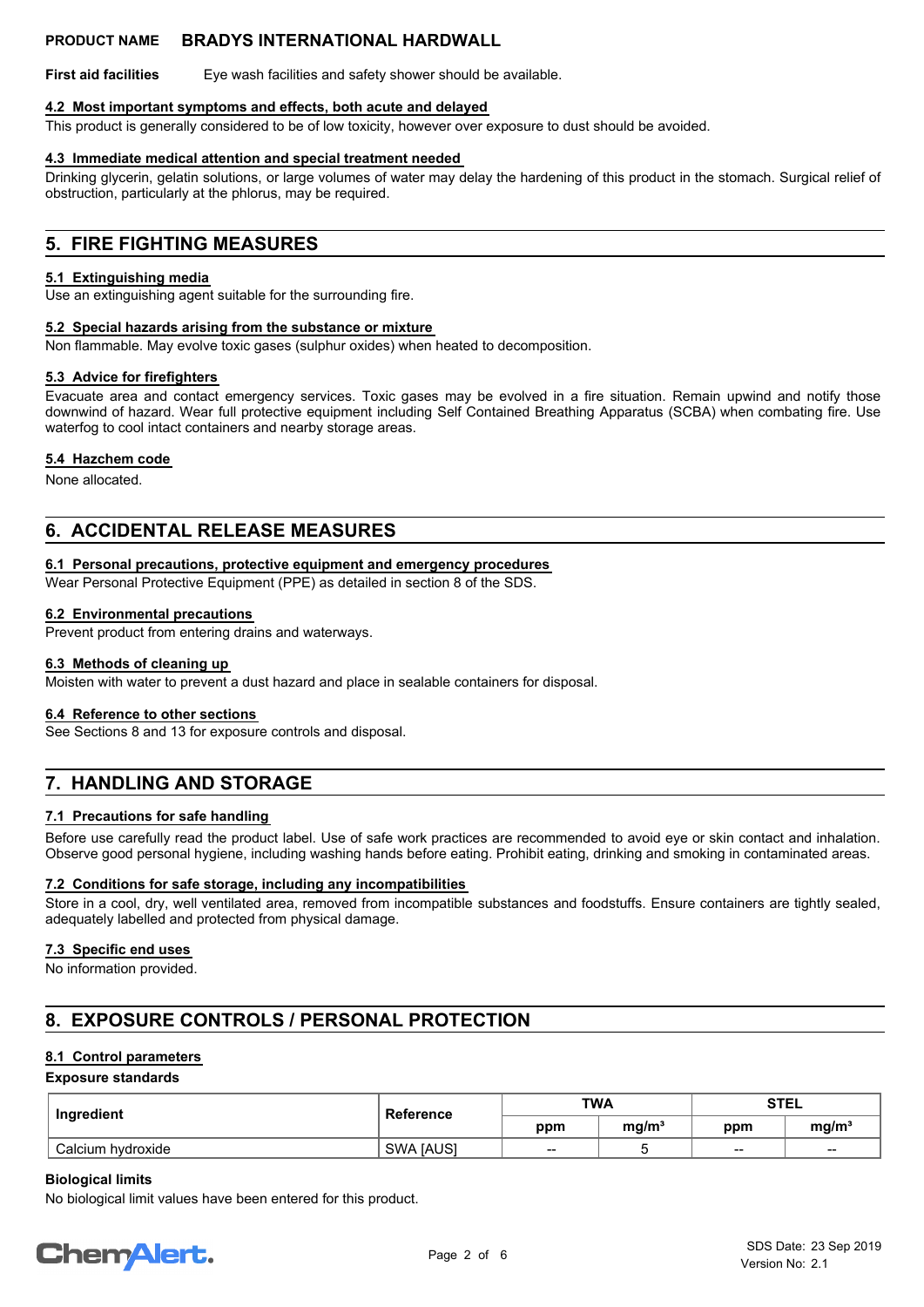#### **8.2 Exposure controls**

Avoid inhalation. Use in well ventilated areas. Where an inhalation risk exists, mechanical extraction ventilation is recommended. Maintain dust levels below the recommended exposure standard. **Engineering controls**

#### **PPE**

| Eye / Face         | Wear dust-proof goggles.                                                            |
|--------------------|-------------------------------------------------------------------------------------|
| Hands              | Wear PVC or rubber gloves.                                                          |
| <b>Body</b>        | When using large quantities or where heavy contamination is likely, wear coveralls. |
| <b>Respiratory</b> | Where an inhalation risk exists, wear a Class P1 (Particulate) respirator.          |
|                    |                                                                                     |



# **9. PHYSICAL AND CHEMICAL PROPERTIES**

# **9.1 Information on basic physical and chemical properties**

| <b>WHITE POWDER</b>  |
|----------------------|
| <b>SLIGHT ODOUR</b>  |
| <b>NON FLAMMABLE</b> |
| <b>NOT RELEVANT</b>  |
| <b>NOT AVAILABLE</b> |
| <b>NOT AVAILABLE</b> |
| <b>NOT AVAILABLE</b> |
| NOT AVAILABLE        |
| <b>NOT AVAILABLE</b> |
| <b>NOT AVAILABLE</b> |
| <b>NOT AVAILABLE</b> |
| <b>NOT AVAILABLE</b> |
| NOT RFI FVANT        |
| <b>NOT RELEVANT</b>  |
| NOT AVAILABLE        |
| <b>NOT AVAILABLE</b> |
| NOT AVAILABLE        |
| NOT AVAILABLE        |
| NOT AVAILABLE        |
| <b>NOT AVAILABLE</b> |
| NOT AVAILABLE        |
|                      |

# **10. STABILITY AND REACTIVITY**

## **10.1 Reactivity**

Carefully review all information provided in sections 10.2 to 10.6.

#### **10.2 Chemical stability**

Stable under recommended conditions of storage.

### **10.3 Possibility of hazardous reactions**

Polymerization will not occur.

#### **10.4 Conditions to avoid**

Avoid contact with incompatible substances.

#### **10.5 Incompatible materials**

Incompatible with aluminium (when heated), diazomethane, phosphorus (at high temperatures) and oxidising agents.

### **10.6 Hazardous decomposition products**

May evolve toxic gases (sulphur oxides) when heated to decomposition.

# **ChemAlert.**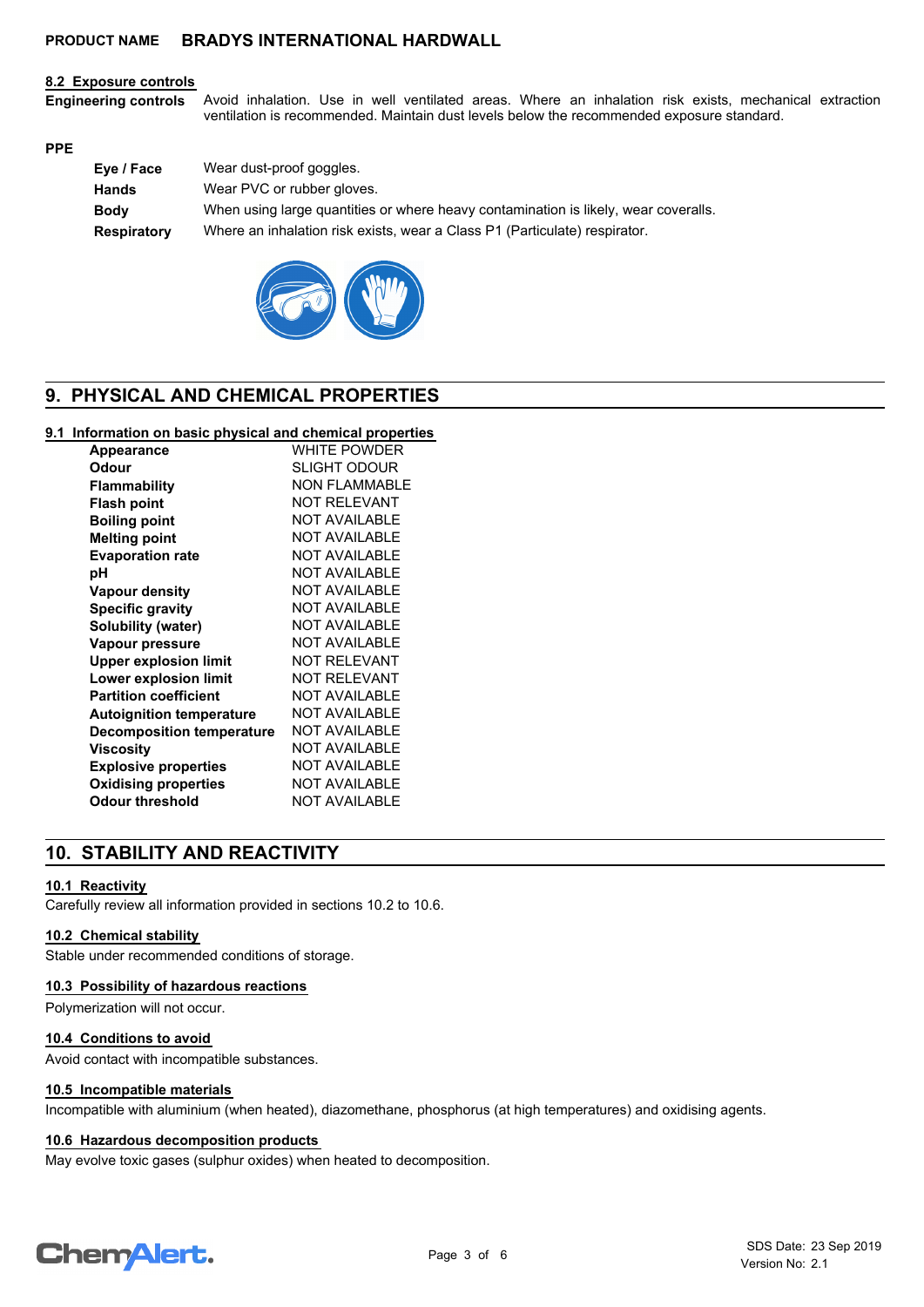# **11. TOXICOLOGICAL INFORMATION**

### **11.1 Information on toxicological effects**

**Acute toxicity** This product is generally considered to be of low toxicity, however over exposure to dust should be avoided.

#### **Information available for the ingredients:**

| Ingredient                  |                                                                                                   | Oral LD50          | Dermal LD50 | <b>Inhalation LC50</b> |  |
|-----------------------------|---------------------------------------------------------------------------------------------------|--------------------|-------------|------------------------|--|
| <b>CALCIUM HYDROXIDE</b>    |                                                                                                   | 7300 mg/kg (mouse) | --          | --                     |  |
| <b>CELLULOSE ETHER</b>      |                                                                                                   | $>$ 5 g/kg         | $> 5$ g/kg  | --                     |  |
| Skin                        | Not classified as a skin irritant. Contact may result in mechanical irritation, redness and rash. |                    |             |                        |  |
| Eye                         | Not classified as an eye irritant. Contact may cause discomfort, lacrimation and redness.         |                    |             |                        |  |
| <b>Sensitisation</b>        | Not classified as causing skin or respiratory sensitisation.                                      |                    |             |                        |  |
| <b>Mutagenicity</b>         | Insufficient data available to classify as a mutagen.                                             |                    |             |                        |  |
| Carcinogenicity             | Insufficient data available to classify as a carcinogen.                                          |                    |             |                        |  |
| <b>Reproductive</b>         | Insufficient data available to classify as a reproductive toxin.                                  |                    |             |                        |  |
| STOT - single<br>exposure   | Not classified as causing organ damage from single exposure.                                      |                    |             |                        |  |
| STOT - repeated<br>exposure | Not classified as causing organ damage from repeated exposure.                                    |                    |             |                        |  |
| <b>Aspiration</b>           | Not relevant.                                                                                     |                    |             |                        |  |

# **12. ECOLOGICAL INFORMATION**

#### **12.1 Toxicity**

No information provided.

#### **12.2 Persistence and degradability**

No information provided.

# **12.3 Bioaccumulative potential**

No information provided.

## **12.4 Mobility in soil**

No information provided.

# **12.5 Other adverse effects**

The main component/s of this product are not anticipated to cause any adverse effects to plants or animals.

# **13. DISPOSAL CONSIDERATIONS**

## **13.1 Waste treatment methods**

Reuse where possible. No special precautions are normally required when handling this product. **Waste disposal** Legislation **Dispose of in accordance with relevant local legislation.** 

# **14. TRANSPORT INFORMATION**

# **NOT CLASSIFIED AS A DANGEROUS GOOD BY THE CRITERIA OF THE ADG CODE, IMDG OR IATA**

|                                     | <b>LAND TRANSPORT (ADG)</b> | <b>SEA TRANSPORT (IMDG / IMO)</b> | AIR TRANSPORT (IATA / ICAO) |
|-------------------------------------|-----------------------------|-----------------------------------|-----------------------------|
| 14.1 UN Number                      | None allocated.             | None allocated.                   | None allocated.             |
| 14.2 Proper<br><b>Shipping Name</b> | None allocated.             | None allocated.                   | None allocated.             |
| 14.3 Transport<br>hazard class      | None allocated.             | None allocated.                   | None allocated.             |
| 14.4 Packing Group                  | None allocated.             | None allocated.                   | None allocated.             |

# Chem Alert.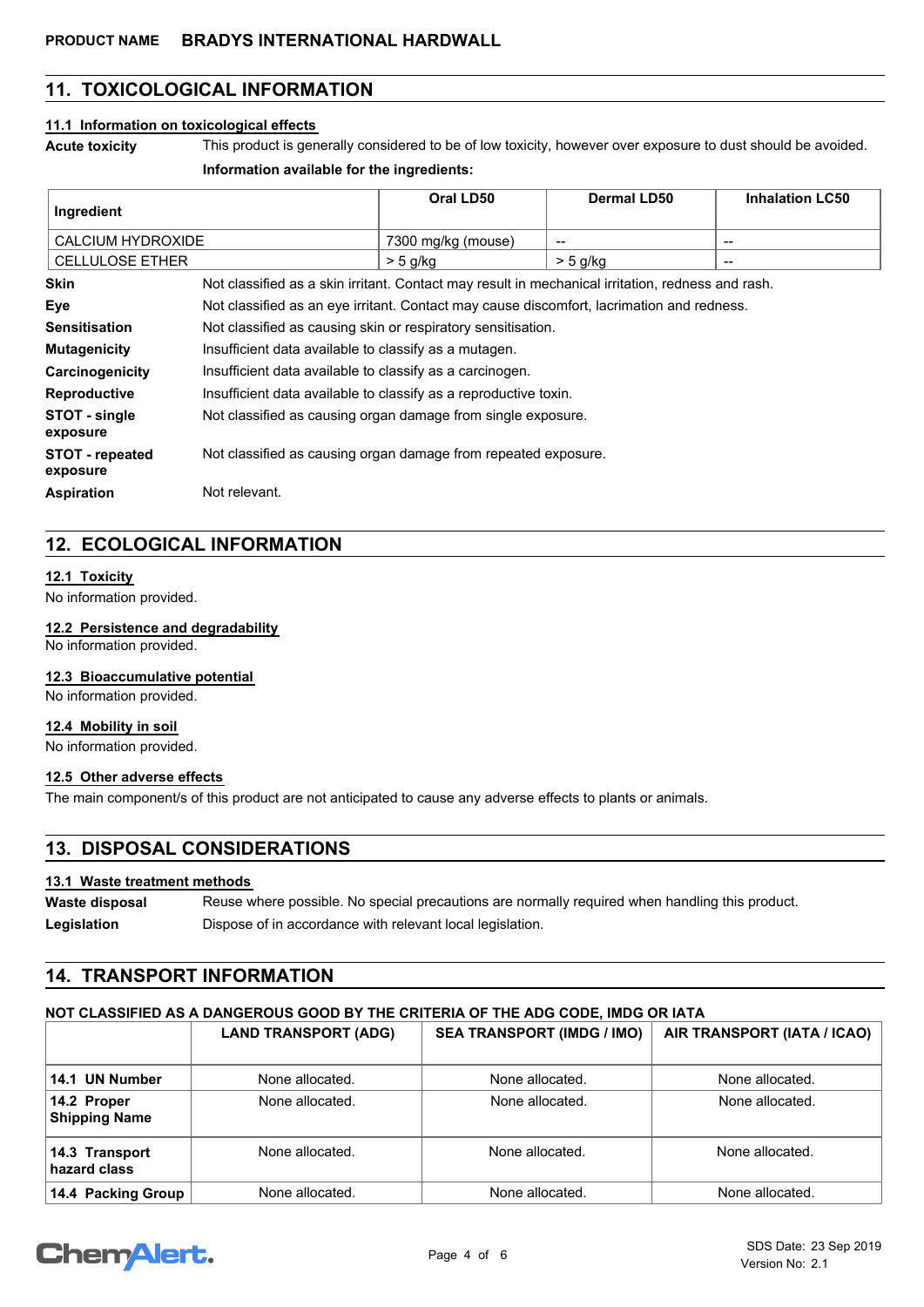#### **14.5 Environmental hazards**

No information provided.

**14.6 Special precautions for user**

**Hazchem code** None allocated.

# **15. REGULATORY INFORMATION**

#### **15.1 Safety, health and environmental regulations/legislation specific for the substance or mixture**

- A poison schedule number has not been allocated to this product using the criteria in the Standard for the Uniform Scheduling of Medicines and Poisons (SUSMP). **Poison schedule**
- Safework Australia criteria is based on the Globally Harmonised System (GHS) of Classification and Labelling of Chemicals. **Classifications**
- **AUSTRALIA: AICS (Australian Inventory of Chemical Substances)** All components are listed on AICS, or are exempt. **Inventory listings**

# **16. OTHER INFORMATION**

EXPOSURE STANDARDS - TIME WEIGHTED AVERAGES: Exposure standards are established on the premise of an 8 hour work period of normal intensity, under normal climatic conditions and where a 16 hour break between shifts exists to enable the body to eliminate absorbed contaminants. In the following circumstances, exposure standards must be reduced: Strenuous work conditions; hot, humid climates; high altitude conditions; extended shifts (which increase the exposure period and shorten the period of recuperation). **Additional information**

#### PERSONAL PROTECTIVE EQUIPMENT GUIDELINES:

The recommendation for protective equipment contained within this report is provided as a guide only. Factors such as form of product, method of application, working environment, quantity used, product concentration and the availability of engineering controls should be considered before final selection of personal protective equipment is made.

### HEALTH EFFECTS FROM EXPOSURE:

It should be noted that the effects from exposure to this product will depend on several factors including: form of product; frequency and duration of use; quantity used; effectiveness of control measures; protective equipment used and method of application. Given that it is impractical to prepare a report which would encompass all possible scenarios, it is anticipated that users will assess the risks and apply control methods where appropriate.